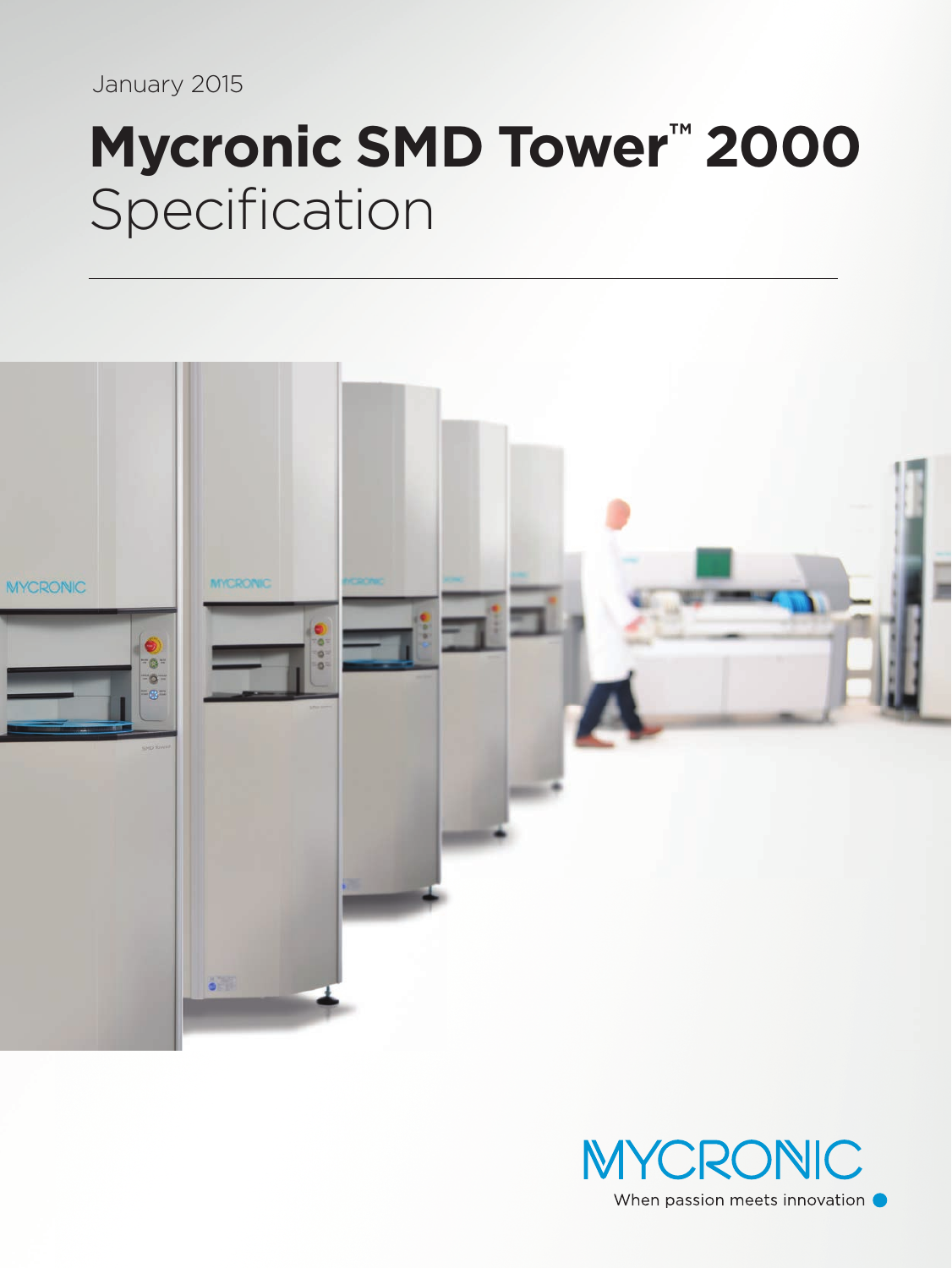# **Specification Mycronic SMD Tower 2000**

### **CAPABILITY**

| <b>RANDOM ACCESS STORAGE SYSTEM FOR SMD REELS</b> |                                                                                            |  |
|---------------------------------------------------|--------------------------------------------------------------------------------------------|--|
| Reel sizes                                        | 8 to 24 mm (4/100 mm reels)<br>8 to 24 mm (7/180 mm reels)<br>8 to 56 mm (13/330 mm reels) |  |
| Freely configurable and expandable                |                                                                                            |  |
| Access time                                       | 5 reels/minutes typ.                                                                       |  |

# **CAPACITY**

# **STANDARD CONFIGURATION**

| <b>REEL WIDTH</b> | <b>CASSETTES / SMD TOWER</b> | <b>REELS/CASSETTE</b> | <b>NUMBER OF REELS</b> | <b>TOTAL</b> |
|-------------------|------------------------------|-----------------------|------------------------|--------------|
| 8 mm/4"-7"        | 21                           | 14                    | 294                    |              |
| 8 mm/13"          | 5                            | 14                    | 70                     |              |
| 12 mm/4"-7"       | 3                            | 12                    | 36                     |              |
| 12 mm/13"         | 3                            | 12                    | 36                     |              |
| 16 mm/4"-7"       | 4                            | 10                    | 40                     | 562          |
| 16 mm /13"        | 2                            | 10 <sup>°</sup>       | 20                     |              |
| 24 mm/4"-7"       | $\overline{2}$               | 8                     | 16                     |              |
| 24 mm/13"         | 3                            | 8                     | 24                     |              |
| 32 mm/13"         | 3                            | $\overline{7}$        | 21                     |              |
| 44 mm/13"         |                              | 5                     | 5                      |              |
| 56 mm/13"         | O                            | $\overline{4}$        | $\Omega$               |              |

| <b>MAXIMUM REEL CAPACITY</b> |                              |                       |                        |              |
|------------------------------|------------------------------|-----------------------|------------------------|--------------|
| <b>REEL WIDTH</b>            | <b>CASSETTES / SMD TOWER</b> | <b>REELS/CASSETTE</b> | <b>NUMBER OF REELS</b> | <b>TOTAL</b> |
| l 8 mm/4"-7"                 | 30                           |                       | 420                    |              |
| $8 \text{ mm}/13$ "          |                              | IД                    | 238                    | 658          |

| <b>MAXIMUM TRAY CAPACITY</b> |                              |                            |                      |              |
|------------------------------|------------------------------|----------------------------|----------------------|--------------|
| <b>CASSETTE WIDTH</b>        | <b>CASSETTES / SMD TOWER</b> | <b>TRAY BOXES/CASSETTE</b> | NUMBER OF TRAY BOXES | <b>TOTAL</b> |
| 44 mm/13"                    |                              |                            | 85                   | 425          |

| <b>CASSETTE CAPACITY</b> |               |  |
|--------------------------|---------------|--|
| <b>CASSETTE TYPE</b>     | <b>NUMBER</b> |  |
| $\Delta'' - 7''$         | 30            |  |
| 171<br>ت ا               |               |  |

| <b>CASSETTES AVAILABLE</b> |                       |     |  |
|----------------------------|-----------------------|-----|--|
| <b>REEL WIDTH</b>          | <b>REEL DIAMETERS</b> |     |  |
|                            | $4" - 7"$             | 13" |  |
| 8 mm                       |                       |     |  |
| $12 \, \text{mm}$          | ٠                     |     |  |
| 16 mm                      |                       |     |  |
| 24 mm                      | $\bullet$             |     |  |
| 32 mm                      |                       |     |  |
| 44 mm                      |                       |     |  |
| 56 mm                      |                       |     |  |

# CASSETTES

| DRY AIR UNIT FREY FND 3.0 F-DP    |                                                       |  |
|-----------------------------------|-------------------------------------------------------|--|
| Flow rate, max                    | (in) 24 m <sup>3</sup> /h, (out) 20 m <sup>3</sup> /h |  |
| Flow rate, type                   | $3 \text{ m}^3/h$                                     |  |
| Air supply                        | class 4 (ISO 8573-1) or better                        |  |
| Operating pressure                | $5-10$ bar                                            |  |
| Power supply                      | 115/230 V, 50/60 Hz, 18W                              |  |
| Dimension $(W \times D \times H)$ | 330 mm x 270 mm x 840 mm (13.0" x 10.6" x 33.1")      |  |

#### ACCESSORY

| <b>SOFTWARE FUNCTION</b>        |                      |                      |
|---------------------------------|----------------------|----------------------|
|                                 | <b>STANDARD MODE</b> | <b>MYCENTER MODE</b> |
| Component management            |                      | (2)                  |
| Stock monitoring                |                      | (2)                  |
| External communication protocol |                      |                      |
| User Access System              |                      |                      |
| Traceability                    | ٠                    |                      |
| Job preparation                 | ٠                    | (2)                  |
| Barcoding                       | ٠                    | (2)                  |
| Data Import/Export Function     | ٠                    | (2)                  |
| <b>Inventory Function</b>       | ٠                    | (2)                  |
| Component allocation            |                      |                      |

(2) Handled by MYCenter software.

## SOFTWARE